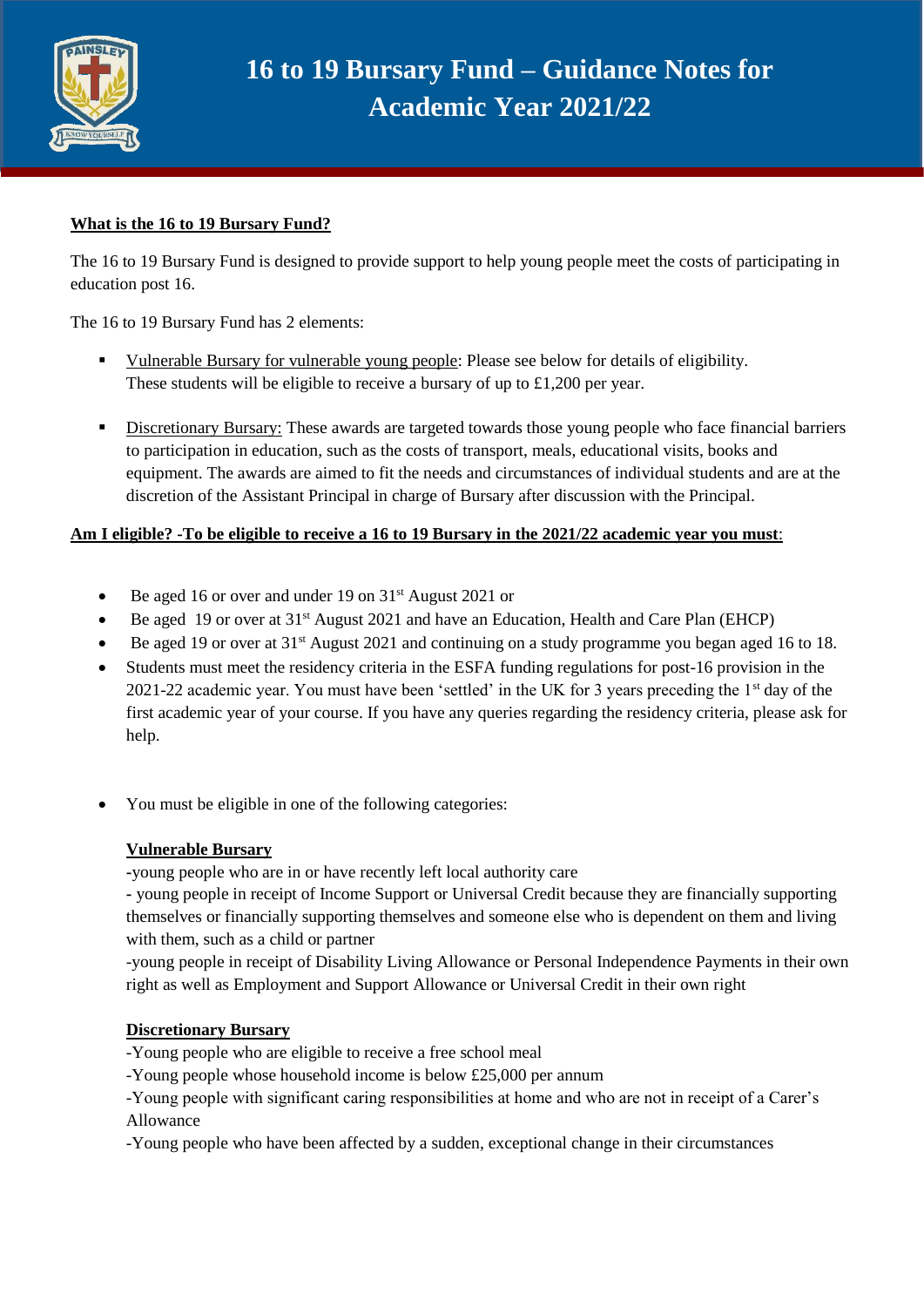## **How much is the bursary payment/How will it be paid?**

Students in one of the defined vulnerable groups will receive a payment of up to £1,200 for the academic year, payable in regular instalments. We aim to pay for items 'in kind' where possible, rather than making payments directly to students.

Students in receipt of a discretionary bursary will generally receive payments 'in kind', based on their needs, for example – provision of a bus pass, payment for exam resits, provision of equipment or books or contribution towards payments for educational visits. Dependent upon individual circumstances, the Bursary Fund will pay the full cost or only a proportion, with the balance being paid by the learner.

Any student who is in receipt of Free School Meals will continue to be entitled to Free School Meals under the bursary scheme. For the academic year 2021/22, we aim to provide a supply of stationery to assist students in their studies, together with the use of a locker. Moreover, we will contribute towards the purchasing of the Sixth Form dress code up to £30.

In some circumstances, payments may be made directly to students. These will be paid by BACS transfer into the learner's bank account.

## **Are there any conditions?**

All payments will be subject to meeting the attendance and behaviour requirements of the College.

- Learners must fulfil their responsibilities and duties in all areas relating to effort, attendance and behaviour as set out by the expectations of Painsley Sixth Form College. Any infringement of this could impede access to the fund.
- Any absence will be considered unauthorised unless there is a valid reason: the burden of proof that absences are authorised lies with the student – the Sixth Form has an expectation of 95% attendance for all students.
- The Sixth Form monitors and tracks attendance through the rewards, attendance and behaviour policies set out for the whole school. Students who fail to follow the policies may jeopardise access to the bursary funding.
- Any infringement of exam rules and regulations will impede access to the fund
- It will be the Assistant Principal in discussion with the Principal who will make the final decision as to whether or not payment is made on all these occasions, based on the evidence presented

## **Is there a deadline to apply for the bursary?**

- **Vulnerable Bursary** there is no deadline. However, we will be able to offer assistance and arrange regular payments if you apply for the funding early in the year.
- **Discretionary Bursary –** Again, there is no deadline. However, the discretionary bursary is a limited sum of money allocated to the College. We encourage learners to submit their applications at the start of the September term. All applications will be dealt with on a first-come, first-served basis. We will retain a proportion of the funding as a contingency for students who face financial barriers to their learning later in the year.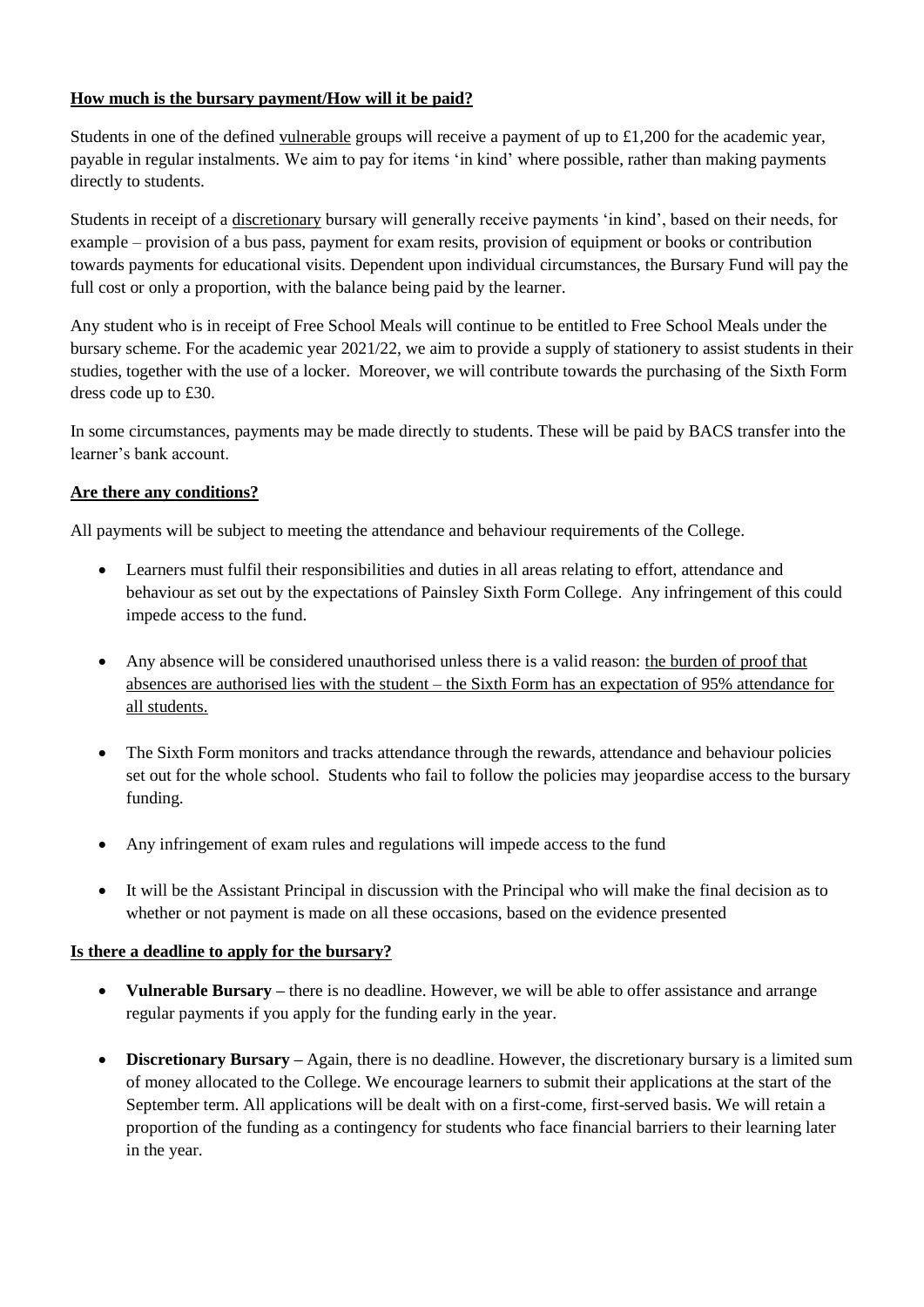## **How do I apply?**

If you believe you are eligible, please complete the 16 to 19 Bursary Fund Application Form. This can be obtained from the Finance Office at Painsley. Alternatively, you can download the form from the Sixth Form area on the Painsley website.

If you need help in completing the form, please contact the Finance Officer. Once the form has been completed and signed, it must be sent (along with the supporting documentation, as shown on the application form) in a sealed envelope to Sharon Jepson, Painsley Sixth Form College, Station Road, Cheadle, Stoke-on-Trent, Staffs, ST10 1LH. The application form can be submitted by post or in person.

A new application form must be submitted each year for consideration. There is no guarantee that funding will be available for future years, even if you are eligible for the current year.

## **Do I need to provide evidence or supporting documents?**

The supporting documents needed are outlined in the application form. You will also need to bring your original birth certificate or a current passport to the Sixth Form (after the application has been approved).

## **Do I need to sign a declaration?**

At the end of the application form, learners and their parent/carer must sign a declaration. Learners and their families should be aware that if false or incomplete information is submitted, the matter may be referred to the Education and Skills Funding Agency and/or the police, with the possibility of facing prosecution. Painsley Sixth Form will seek to recover any payments the learner is not eligible for. We must be notified in writing of any changes to the information provided, which may affect the eligibility of the bursary. If the learner leaves the Sixth Form or fails to abide by Painsley Sixth Form's attendance and behaviour policies we may ask for the award to be returned or withhold payments.

## **What will happen after the application form has been submitted?**

The application form and supporting documents will be checked. They will be stored securely and will only be used for the purpose of assessing your eligibility for the Bursary Fund. We aim to notify all applicants of the award decision in writing (by email) within 10 working days. You should, however, expect a longer processing period if the application form is submitted outside of term time. If your application has been successful, you will be asked to arrange a meeting with the Assistant Principal to discuss the support available to you.

## **Do I have the right to appeal?**

If you are not satisfied with the outcome of your application, you have the right to appeal against the decision. You should submit an appeal in writing to the Principal within 10 working days of receiving the decision, stating fully your reasons. Please note that additional evidence may be required to support your appeal. The appeal will be presented to the Appeals Panel, consisting of the Principal, the Vice Principal and the Senior Assistant Principal. You will be advised of the outcome of the appeal within 14 working days of the decision. The decision of the Appeals Panel is final and there is no further appeal beyond this point.

## **What should I do if my circumstances change?**

If there are changes in circumstances which may affect the eligibility for the Bursary Fund, applicants or parents/carers must notify the College without delay. If false or incomplete information is given, you will have to repay the award.